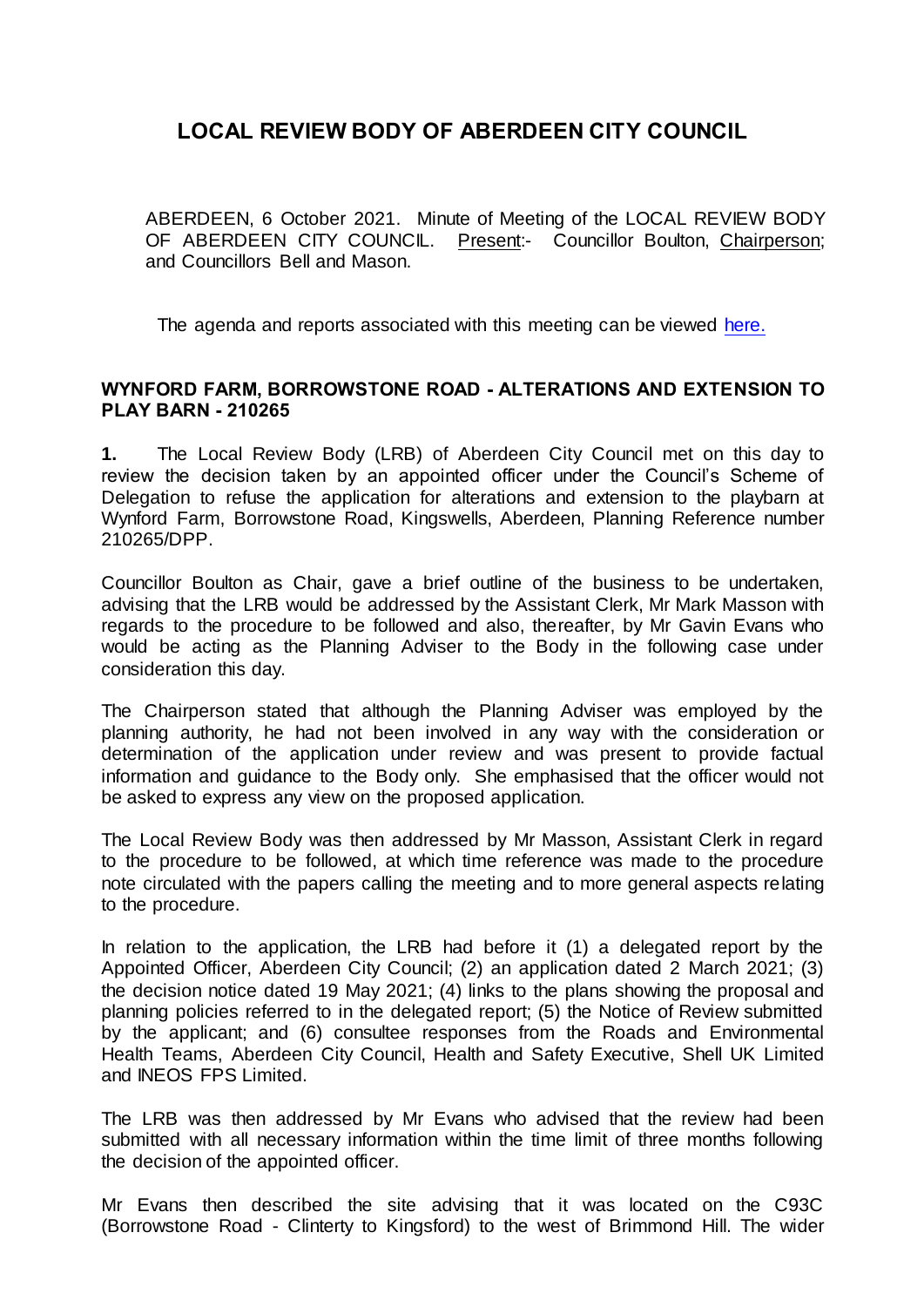6 October 2021

grounds extended as far as the City boundary, approx. 40m to the west. Wynford Farm was approximately 1.2km north east of Westhill and 2.1km north west of Kingswells. The wider complex comprised a 2-storey farmhouse and a converted and extended steading/portal framed sheds that formed the farm shop, café and playbarn. There were several trees along the eastern boundary, between the buildings and the road. Just north of the site on the opposite side of the road were large modern agricultural storage buildings, associated to the operation of the farm. There were a number of existing sheds and structures on site, which were located to the west of the existing building and car park. These sheds appeared to house birds and other types of animals and creatures as part of a visitor attraction. There was also a large play area to the west of the building, which included sandpits and a pond to the south west of the site.

An overspill car park was located to the south of the site and was not accounted for within the existing parking numbers, which equates to 70 spaces at present.

The Ineos Forties (Cruden Bay to Kinneil) pipeline crossed through the south eastern corner of the site, from north to south. The proposed works were within the inner notification zone of the pipeline, for the purposes of Health and Safety Executive consultations. Additionally, the development area was within the inner zone of the Shell Natural Gas Liquids pipeline that runs around 150m east of the Forties pipeline.

Mr Evans made reference to the history of the site and outlined the proposal for Detailed Planning Permission (DPP) which was sought for detailed planning permission for the extension to the existing building's west elevation to allow for an extension to the playbarn's floorspace. The extension would have a monopitch roof which would extend form the existing roof plane and would encompass approximately 344m2 of the site. The extension would measure approximately 26m by 18m and have a height of 6.4m where it adjoins the existing roof. Proposed materials included roughcast render, insulated steel cladding, timbers windows, and translucent rooflights all to match existing. With regards to parking, while 70 spaces could be found within the site, two spaces would be lost as a result of the proposed extension, resulting in a total of 68 spaces being available. The applicant had advised within their supporting statement that there was no intention to increase the number of visitors at this business, the additional playbarn floorspace was however sought to allow for safe movement of people within the facility and to allow for enhanced COVID-19 precautions.

He indicated that the Appointed Officer's reasons for refusal stated in the decision notice was as follows:-

 There had been a formal objection from the Health and Safety Executive who raised concerns regarding the safety of the proposal development, as such the proposal does not comply with Policy B6 - Pipelines, Major Hazards and Explosives Storage Sites as contained within the Aberdeen Local Development Plan 2017.

Mr Evans outlined the key points from the appellant's Notice of Review advising that:-

• Noted that the application was refused solely on the basis of the objection from HSE and consequent conflict with Aberdeen Local Development Plan policy B6;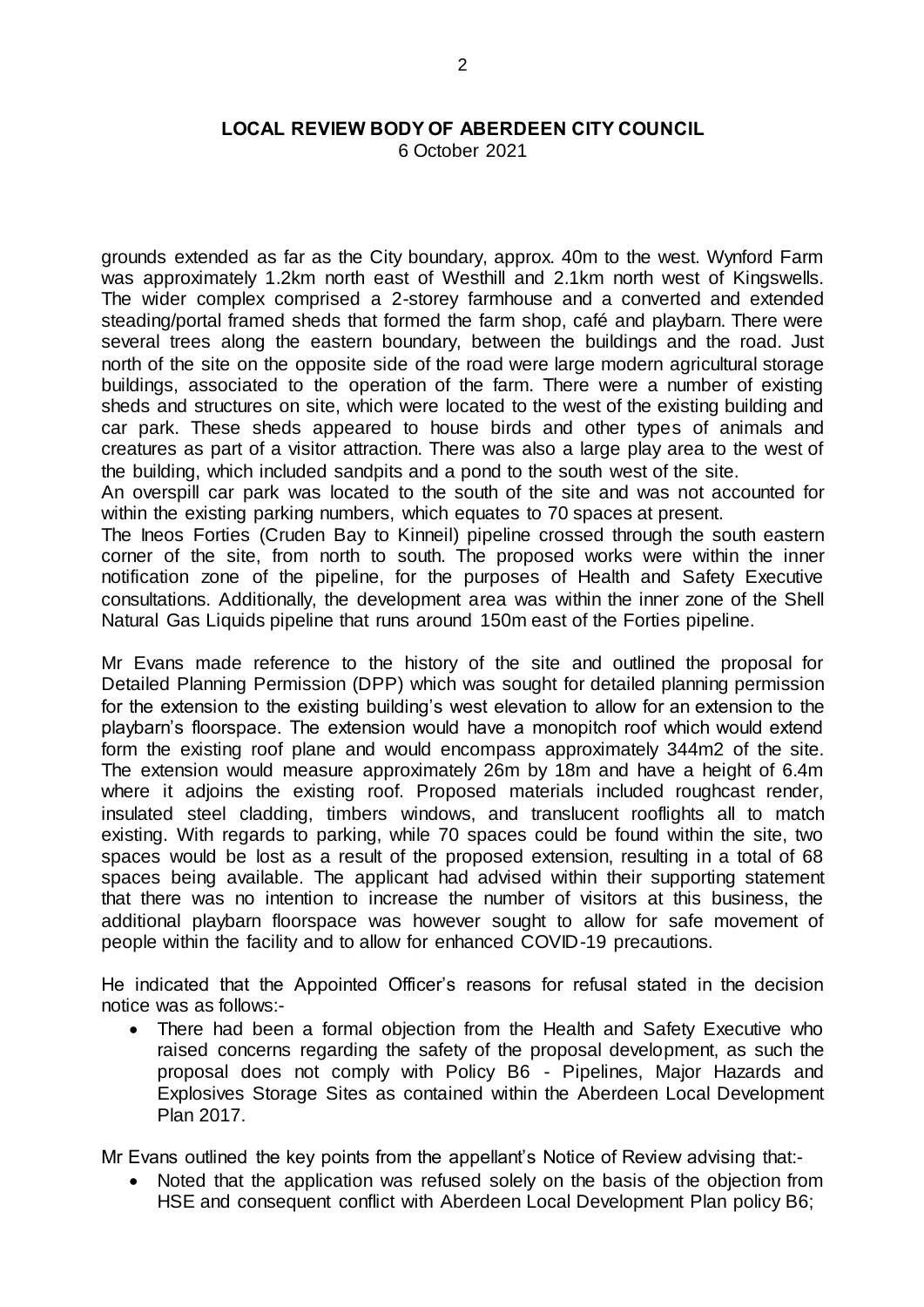6 October 2021

- Contended that the proposed extension was not intended to cater for an increased number of visitors, and highlighted that the works would result in the loss of two existing car parking spaces;
- Contended that HSE's position was not consistent with that adopted for the original play barn consent (090706), which HSE treated as 'sensitivity level 1 development'
- Highlighted that HSE had not applied its 'extension rule' which could reduce the sensitivity level if the population would not increase by more than 10%;
- Contended that the number of visitors was limited by the amount of on-site parking available, as the site was not readily reached by other means, and that formation of new parking would require planning permission. Visitor numbers were further regulated by a requirement for online booking; and
- Noted that the extension would allow greater space for indoor Covid-19 safety by allowing for one-way systems and greater separation between staff and visitors.

In terms of consultee responses, Mr Evans advised the following:-

- ACC Roads Development Management initially raised concerns regarding insufficient parking requirements, however upon receipt of further information and upon reviewing the amend proposal, the Service had advised that the existing parking arrangement, minus 2 spaces as a result of the development, was sufficient for the floorspace proposed;
- ACC Waste and Recycling had provided general comments regarding waste facilities for commercial premises;
- ACC Environmental Health had no comments to make on this proposal;
- Health and Safety Executive had highlighted the need to consult with the operators of the two adjacent pipelines and stated that there were sufficient reasons on safety grounds, for advising against the granting of planning permission in this case;
- INEOS Forties Pipeline System had advised that the proposal had been reviewed and that the safety and integrity of the pipeline would not be affected; and
- Shell UK Ltd. had advised that there was no reason why the development and associated construction works would directly affect the pipeline servitude strip or the safety or the integrity of the pipeline.

He advised that there was no response from the Bucksburn and Newhills Community Council and there were no letters of representation received.

Mr Evans advised that the applicant had expressed the view that no further procedures were required.

At this point, the LRB considered whether they had sufficient information before them to proceed to determine the review.

Councillor Mason sought further information from HSE as follows:-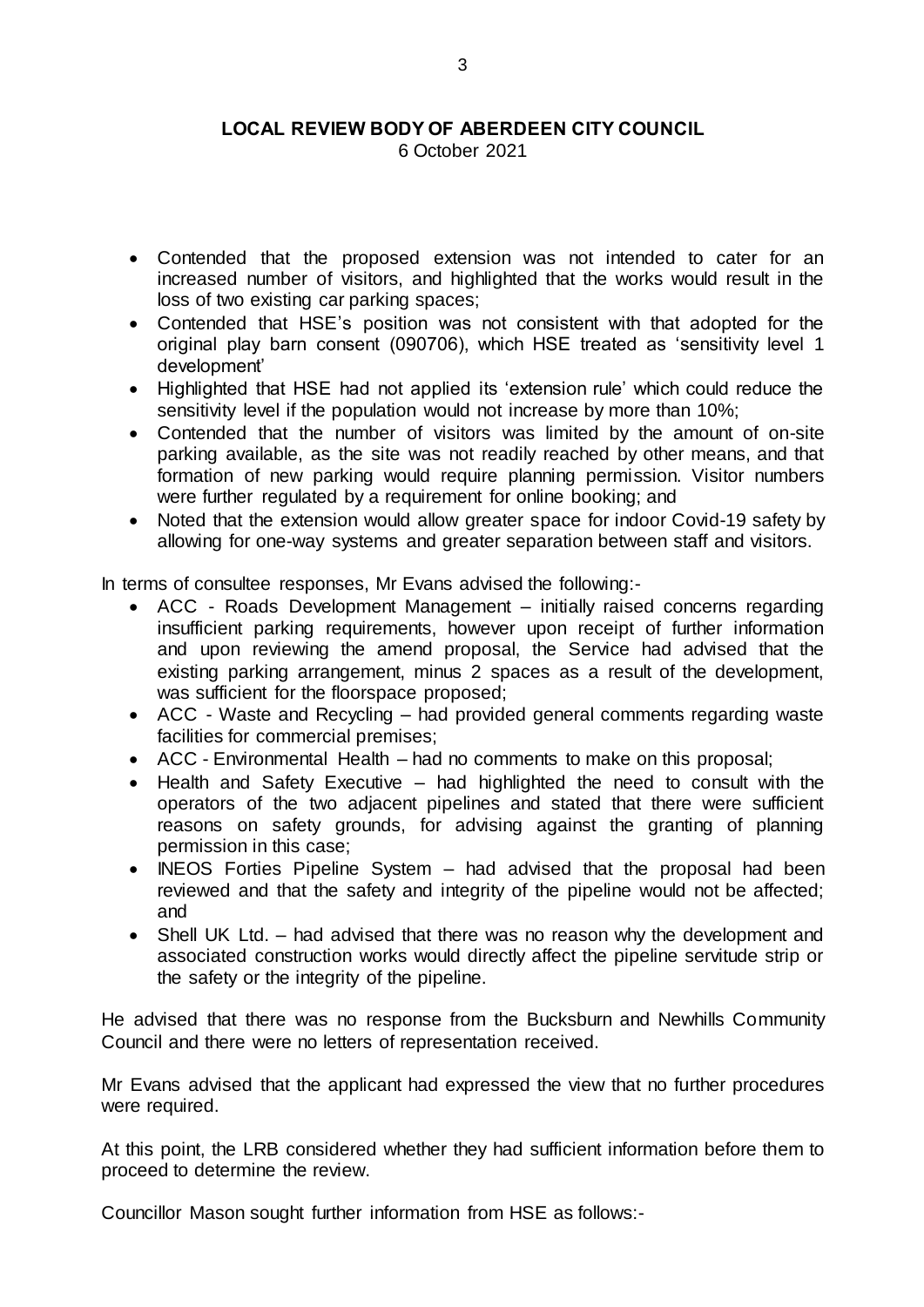6 October 2021

- (1) provide a complete set of guidance notes to assist the LRB in understanding the methodology which leads to its recommendations;
- (2) provide further information to clarify how the 'consultation distance (CD) is derived'; and
- (3) clarify whether the assumptions made by HSE in advising on this application (ref 210265) are the same as those used when advising ACC when planning permission for the play barn on this site was first consented in 2010 (ACC ref 090706 – approved following notification to Ministers – not called in for Minsters' determination)

Councillor Bell also sought further information from INEOS as operators of the Forties Pipeline, to establish when the pipeline was last 'pigged' with an intelligent tool for pipeline integrity purposes, which in general terms referred to the process by which a tool was propelled along a pipeline for the purposes of cleaning and inspection.

Members of the LRB, therefore agreed unanimously to defer consideration of the review until the above information could be provided.

## **9 MARINE TERRACE - PARTIAL CONVERSION OF AN EXISTING COACH HOUSE TO DOMESTIC GARAGE INCLUDING ERECTION OF SINGLE STOREY EXTENSION; INSTALLATION OF REPLACEMENT DOOR; FORMATION OF GARAGE DOOR AND INSTALLATION OF ELECTRIC VEHICLE CHARGING POINT TO REAR - 210677**

**2.** The LRB then considered the second request for a review to evaluate the decision taken by an appointed officer under the Council's Scheme of Delegation to refuse the application for the partial conversion of an existing coach house to domestic garage including erection of single storey extension; installation of replacement door; formation of garage door and installation of electric vehicle charging point to rear of 9 Marine Terrace, Aberdeen, Planning Reference number 210677/DPP.

The Chairperson advised that Mr Gavin Evans would again be acting as the Planning Adviser to the Body in the following case under consideration this day and reiterated that although the Planning Adviser was employed by the planning authority, he had not been involved in any way with the consideration or determination of the application under review and was present to provide factual information and guidance to the Body only. She emphasised that the officer would not be asked to express any view on the proposed application.

In relation to the application, the LRB had before it (1) a delegated report by the Appointed Officer, Aberdeen City Council; (2) an application dated 14 May 2021; (3) the decision notice dated 13 July 2021; (4) links to the plans showing the proposal and planning policies referred to in the delegated report; (5) the Notice of Review submitted by the applicant's agent; and (6) a consultee response from the Roads Team, Aberdeen City Council.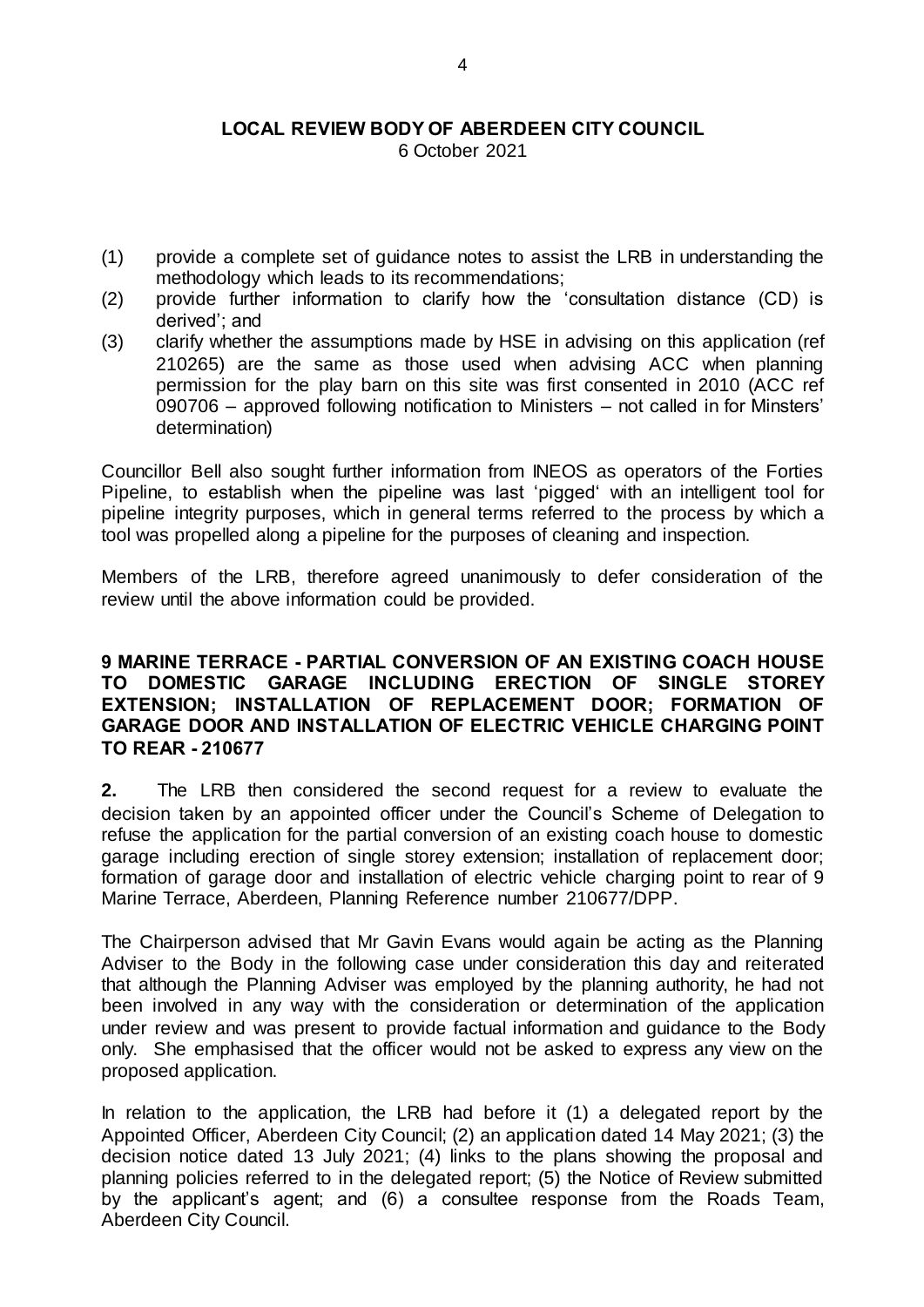6 October 2021

The LRB was then addressed by Mr Evans who advised that the review had been submitted with all necessary information within the time limit of three months following the decision of the appointed officer.

Mr Evans then described the site advising that it was a residential curtilage comprising a one-and-a-half storey plus basement, mid-terraced dwellinghouse designed by Archibald Simpson and built in 1837, with associated front and rear gardens. At the far end of the large rear garden was a mews coach house, accessed via Marine Lane. The application concerned the alteration and extension of that building. 9 Marine Terrace, along with all the other properties in the terrace was Category B Listed and was located within the Marine Terrace Conservation Area. The coach house building spanned the entire width of the plot, measuring c.13m in width, 5.5m in length and 6m in height. The officer report noted that it may originally have been used as stables with hayloft, ancillary to the main dwellinghouse. Previously, it has been used as ancillary residential accommodation, which saw the most recent alterations carried out to the building. Currently, the building was used for storage purposes.

Mr Evans outlined the planning history and proposal for Detailed Planning Permission (DPP) which was sought for the partial conversion of the existing coach house to a domestic garage including the erection of a single storey extension; the installation of a replacement door; the formation of a garage door and the installation of an electric vehicle charging point to the rear. While it was proposed to convert part of the existing coach house to a domestic garage, the remainder of the building would be retained as a garden store/workshop. In order to accommodate the garage, it was proposed to erect a single storey extension on the east elevation of the coach house (to its garden side), which was required in order to provide sufficient depth for the parking of vehicles. The proposed extension would be of a flat-roofed design, projecting 1.3m from the face of the existing building and measuring 6.9m wise. It would be finished with timber cladding. On the elevation to the garden, it was also proposed to replace the existing aluminium sliding doors with timber framed double doors. On the west elevation (to the lane) it was proposed to remove the existing timber doors (circa 1.2m wide) and create an enlarged 5m wide opening to allow for the installation of a horizontal sliding sectional timber garage door. Additionally, the existing timber slats and hayloft door at upper floor level would be refurbished.

He indicated that the Appointed Officer's reasons for refusal stated in the decision notice was as follows:-

- Proposed works would detract from the character of the coach house, which contributed significantly to the special historic and architectural interest of the listed building and the rear lane of the terrace;
- Impact arose from the excessive removal of historic fabric, including granite, and alteration of the form of the building;
- Proposal failed to accord with the statutory duty to have regard to the preservation and enhancement of the character and appearance of the Marine Terrace Conservation Area and would conflict with Policies D1 – Quality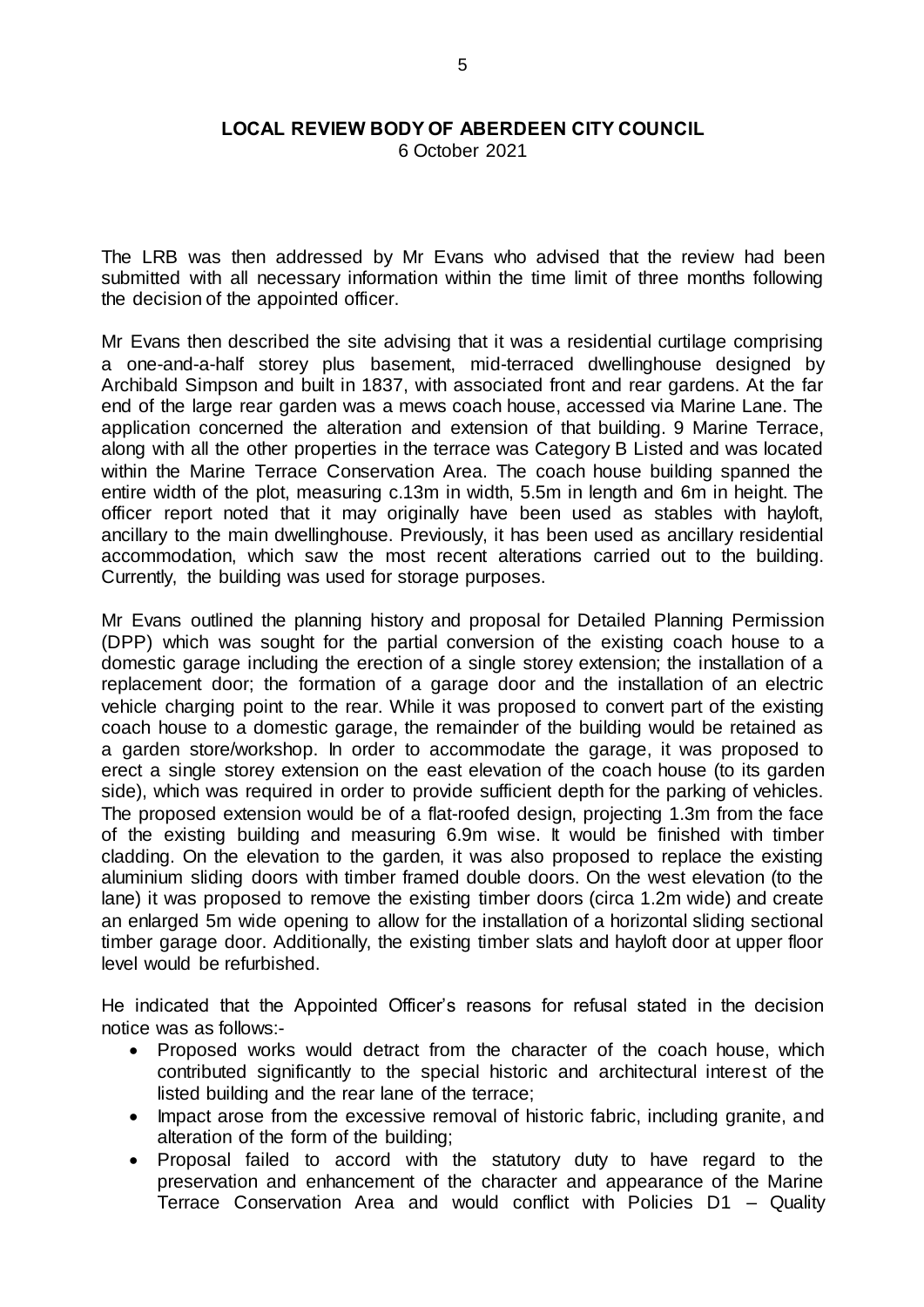6 October 2021

Placemaking by Design, D4 – Historic Environment, D5 – Our Granite Heritage and H1 – Residential Areas of the Aberdeen Local Development Plan 2017;

 Also contrary to Scottish Planning Policy and Historic Environment Policy for Scotland, notably HEP4 in which detrimental impact had not been demonstrated to be minimal.

Mr Evans outlined the key points from the appellant's Notice of Review as follows:-

- Proposal complied with the vision and aims of the SDP, the relevant Policies of the LDP, including Policies H1, D4, D5, and D1, and relevant provisions of the associated Supplementary Guidance;
- Would have no adverse impact on the listed terrace, or on any individual elements within that;
- Would have no impact on the character and appearance of the Marine Terrace Conservation Area by virtue of its location on a rear lane with no through access;
- Was consistent with the principles of SPP and HEPS in terms of facilitating positive change in the historic environment;
- Complied with the requirements of the relevant Historic Environment Scotland Managing Change Guidance notes;
- On the basis that the application was supported by the Development Plan, and no material considerations indicate otherwise, it was submitted that the Review should be allowed and the application approved;
- Points to the recent approval of application 201069/DPP as demonstrating that later additions to a listed property would not necessarily have the same special architectural or historic interest as the main building(s) with which they were associated; and
- Highlighted the lack of any objection from neighbours or statutory consultees.

In terms of consultee responses, Mr Evans advised that the Roads Development Management Team indicated that they had no concerns with the proposal.

No response had been received from the Ferryhill and Ruthrieston Community Council and there were no letters of representation submitted.

Mr Evans advised that the applicant had expressed the view that an inspection of the area to which the review relates should be undertaken.

At this point, the LRB considered whether they had sufficient information before them to proceed to determine the review. Councillor Mason requested that a site visit be held prior to determining the review in order for him to make an informed decision based on the location of the property. The Convener and Councillor Bell also agreed with the request that the review under consideration should be adjourned in order for a site visit to be conducted in due course.

#### **97 SPRINGFIELD ROAD - ERECTION OF TWO STOREY EXTENSION TO REAR AND REPLACEMENT GARAGE TO SIDE - 210541**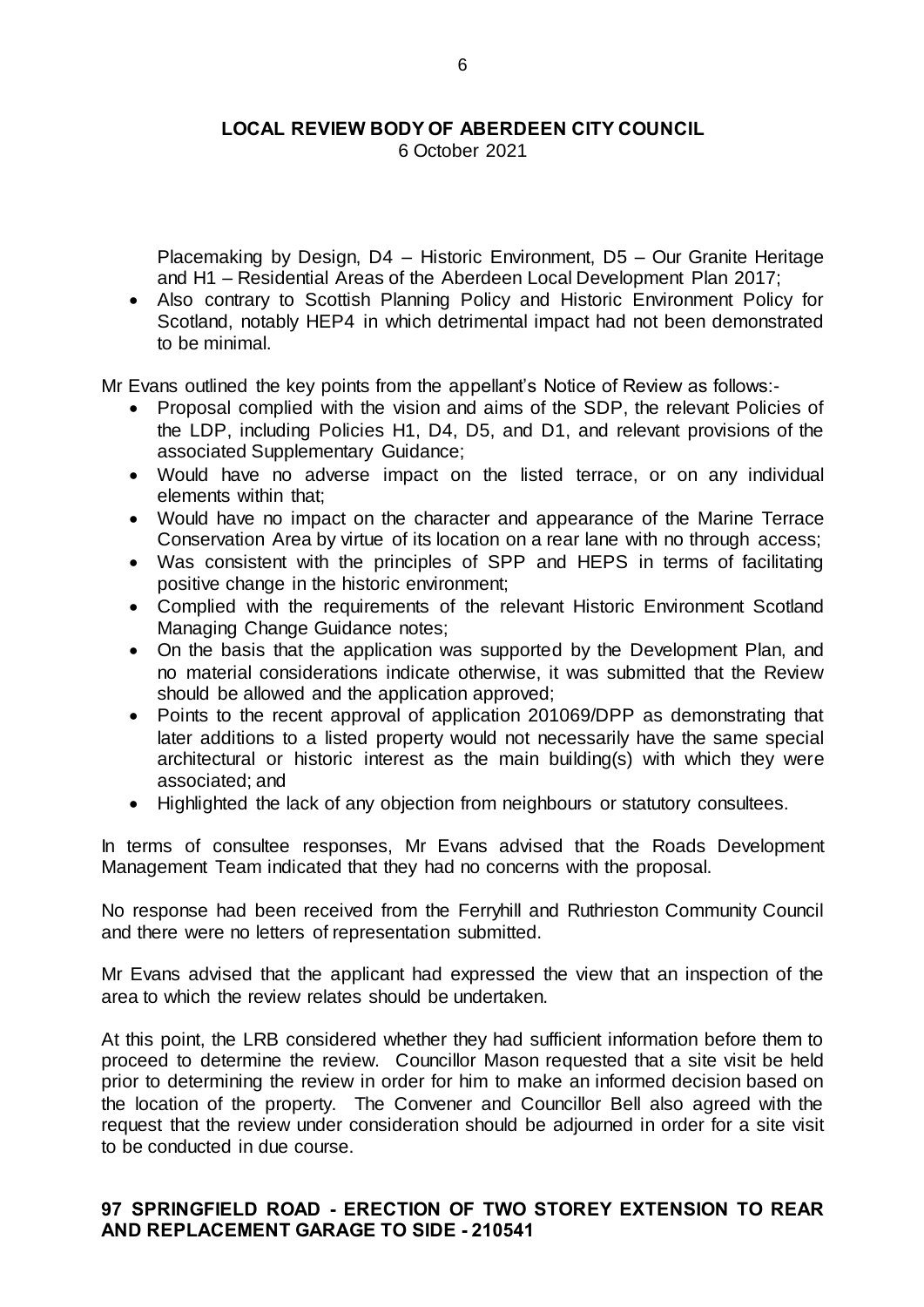6 October 2021

**3.** The Local Review Body then considered the third request for a review to evaluate the decision taken by an appointed officer under the Council's Scheme of Delegation to refuse the application for the erection of a two storey extension to rear and replacement garage to the side of 97 Springfield Road, Aberdeen, Planning Reference 210541/DPP.

The Chairperson advised that the LRB would again be addressed by Mr Gavin Evans and reminded Members that although Mr Evans was employed by the planning authority he had not been involved in any way with the consideration or determination of the application under review and was present to provide factual information and guidance to the Body only. She emphasised that the officer would not be asked to express any view on the proposed application.

In relation to the application, the LRB had before it (1) a delegated report by the Appointed Officer, Aberdeen City Council; (2) the application dated 19 April 2021; (3) the decision notice dated 20 August 2021; (4) links to the planning policies referred to in the delegated report; and (5) the Notice of Review submitted by the applicant's agent along with an accompanying statement with further information relating to the application.

The LRB was then addressed by Mr Evans who advised that the review had been submitted with all necessary information within the time limit of three months following the decision of the appointed officer.

Mr Evans outlined the application site advising that it comprised of a 1½ storey detached dwellinghouse and its front and rear curtilage was in a residential area. The dwellinghouse had a northeast facing principal elevation that fronted Springfield Road and a southeast facing side elevation that fronted Springfield Gardens. The application site was bounded to the northwest and southwest by residential properties. The property had a sun room extension to its rear and an attached garage extension to its northwest side.

Mr Evans explained that planning permission was now sought for the erection of a twostorey extension to the rear of the dwelling and the erection of a garage extension to its northwest side, which would replace the existing rear extension and attached garage extension. The extension would cover an area of c.55sqm, would project c.6.5m to the rear, and would be located c.1m from the northwest boundary. The extension would be built over two storeys and would comprise flat roofed single storey element, which would have an eaves height of c.3.2m, and an asymmetric upper storey element that would have a maximum height of c.5.7m, a mono-pitched roof on its northwest side, and vertical elevations on its southwest and southeast sides. The walls of the extension would be finished in dark grey timber/timber effect cladding and white dry dash render. The pitched roof would be finished in roofing tiles 'to match existing'. The fasciae would be formed in dark grey aluminium, and the windows / patio doors would be framed in uPVC. The garage would be c.6.5m in length and c.2.8m in width. It would be flat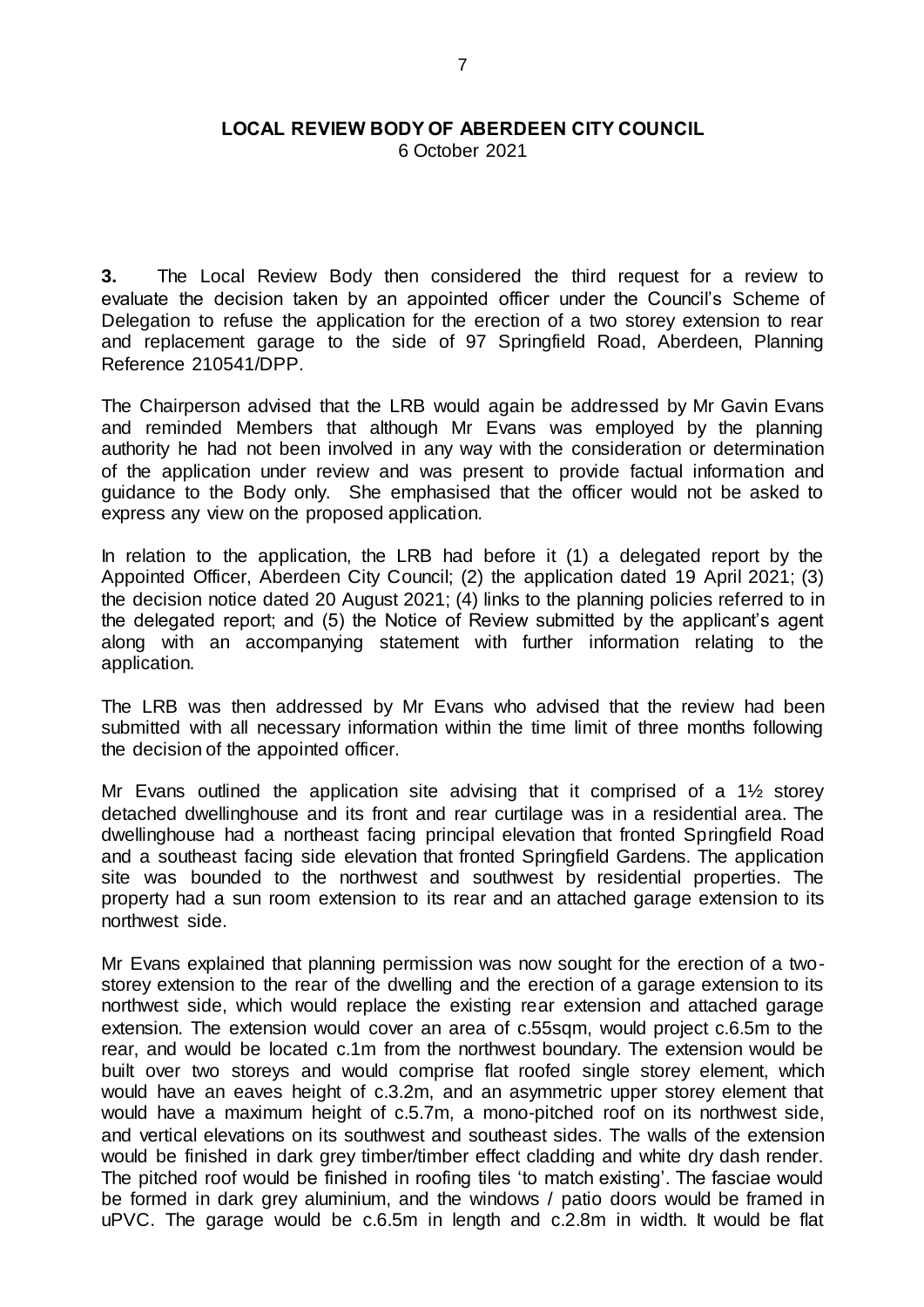6 October 2021

roofed with a maximum height of c.3.5m and finished in white dry dash render. It would have a c.2.3m x c.2.4m garage door that fronts Springfield Road.

Mr Evans made reference to the Appointed Officer's reasons for refusal, making reference to the following factors included within the decision notice:-

- By way of its two storey flat roofed form, unbalanced asymmetric design, projection to the rear, and extensive glazing at the upper level, the proposed rear extension would not be architecturally compatible in design and scale with the symmetrical 1½ storey hipped roofed form of the original dwelling or its wider context;
- Prominent location, readily visible from Springfield Gardens and Springfield Road, was such that the proposed extension would adversely affect the character and visual amenity of the surrounding area;
- Proposed single storey garage extension would uncomfortably rise above the eaves of the original dwelling which would have an unbalanced appearance on the principal elevation;
- The proposal could set a precedent for similar proposals;
- Conflict with Policies H1 (Residential Areas) and D1 (Quality Placemaking by Design) of the Aberdeen Local Development Plan (ALDP), as well as relevant Householder Development Guide Supplementary Guidance; and equivalent policies in emerging Proposed ALDP 2020; and
- No material planning considerations that warrant approval in this instance.

In relation to the appellant's case set out in the Notice of Review and separate review statement, the submission drew attention to the following:-

- Extension had been designed to maximise useable 1st floor space whilst avoiding overlooking of neighbouring properties;
- Appearance from neighbouring property at 99 Springfield Road would be that of a 'traditional' extension
- Roof of extension was no higher than the existing dormer window and would leave a substantial area of the roof untouched;
- This proposal was very similar to a scheme approved at 52 Westholme Avenue (ref 191451);
- Also highlighted another example of modern design at 68 Springfield Road (ref 120661);
- Advised that the garage design replicates that of a replacement garage directly opposite (58 Springfield Rd – ref 150431);
- Dismissed the notion of precedent, advising that this proposal related to a unique corner plot and its specific circumstances; and
- Highlighted the lack of objection from any neighbours.

In terms of consultee responses, Mr Evans advised that there was no response from Craigiebuckler and Seafield Community Council and there were no letters of representation submitted.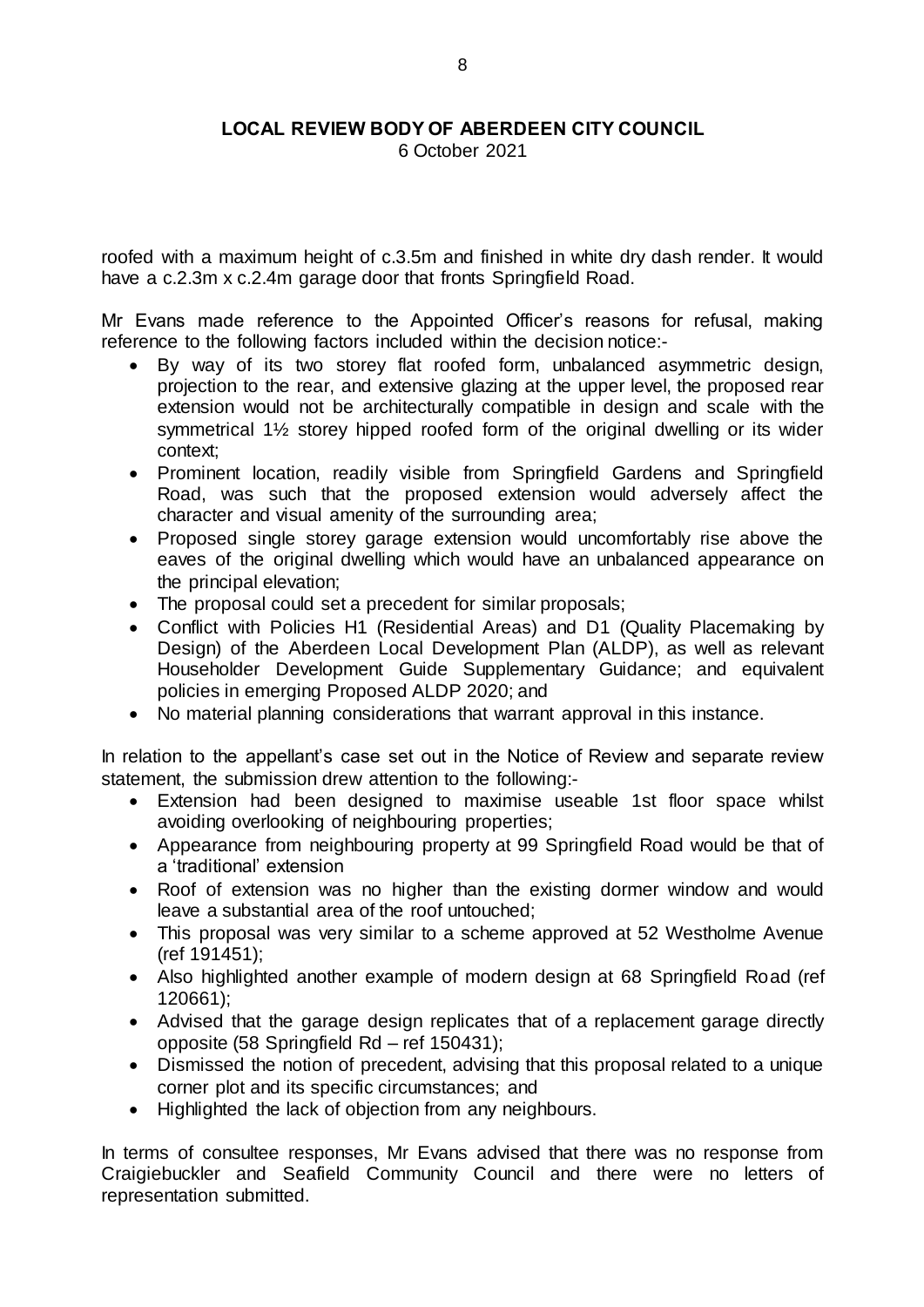6 October 2021

Mr Evans intimated that the applicant's agent had indicated on the Notice of Review that no further procedure was required.

The Chairperson and Councillors Mason and bell all indicated in turn that they each had enough information before them and therefore agreed that a site visit was not required and that the review under consideration should be determined without further procedure.

Mr Evans outlined the relevant policy considerations, making reference to:-

- Aberdeen Local Development Plan 2017;
	- H1: Residential Areas; and
	- D1: Quality Placemaking by Design;
- Supplementary Guidance Householder Development Guide
	- General Principles relating to extensions; and
	- Detached Dwellings.

Mr Evans explained that in determining the appeal, members should also take into consideration any material considerations they feel were relevant to the application that would point to either overturning the original decision or dismissing the review. In addition to the relevant policies from the development plan, the Scottish Planning Policy would be material considerations.

He indicated that should members wish to overturn the decision of the appointed officer, consideration should be given to any conditions which would be appropriate in order to make the proposal acceptable, however all conditions must meet the six tests set out by Scottish Government policy.

Mr Evans responded to a question from Councillor Bell, specifically regarding the location/position of the house to the road.

#### **The Chairperson and Councillors Bell and Mason each advised in turn and unanimously agreed to uphold the decision of the appointed officer to refuse the application.**

In coming to their decision, the Local Review Body had regard to the provisions of the development plan as required by Sections 25 and 37 of the Town and Country Planning (Scotland) Act 1997 (as amended) and other material considerations in so far as these were pertinent to the determination of the application.

More specifically, the reasons on which the Local Review Body based this decision were as follows:-

By way of its two-storey flat roofed form, unbalanced asymmetric design, projection to the rear, and extensive glazing at the upper level, the proposed rear extension would not be architecturally compatible in design and scale with the symmetrical 1½ storey hipped roofed form of the original dwelling and the other residential properties of the surrounding area. Given its prominent location,